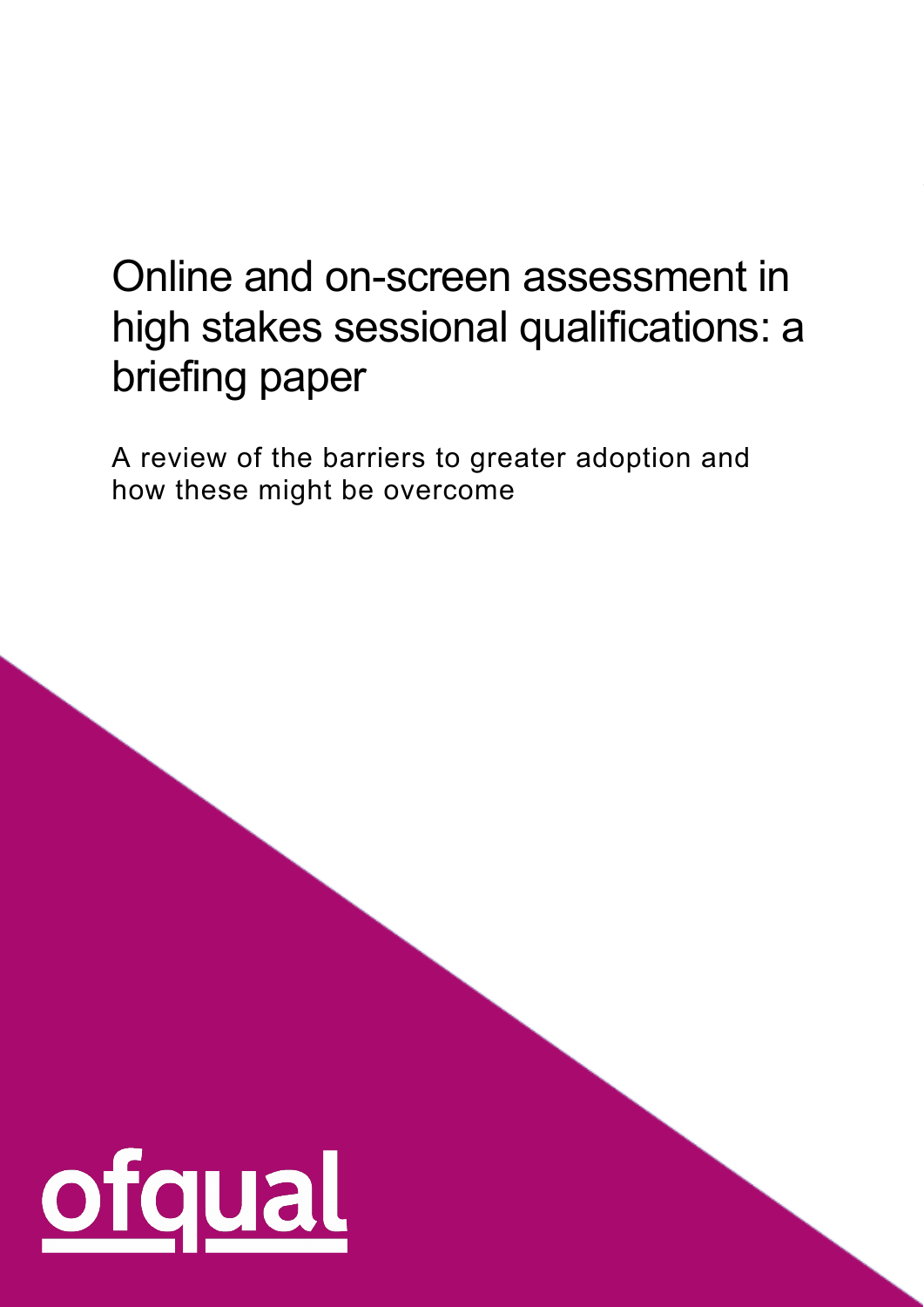Online and on-screen assessment in high stakes sessional qualifications: a briefing paper

# Contents

| Insufficient or unreliable internet and local network capabilities 3                                                                                             |  |
|------------------------------------------------------------------------------------------------------------------------------------------------------------------|--|
|                                                                                                                                                                  |  |
|                                                                                                                                                                  |  |
|                                                                                                                                                                  |  |
|                                                                                                                                                                  |  |
| Online and onscreen assessment in high stakes sessional qualifications: a review<br>of the barriers to greater adoption and how these might be overcome (Coombe, |  |
|                                                                                                                                                                  |  |
|                                                                                                                                                                  |  |
| Insufficient or unreliable internet and local network capabilities  5                                                                                            |  |
|                                                                                                                                                                  |  |
|                                                                                                                                                                  |  |
|                                                                                                                                                                  |  |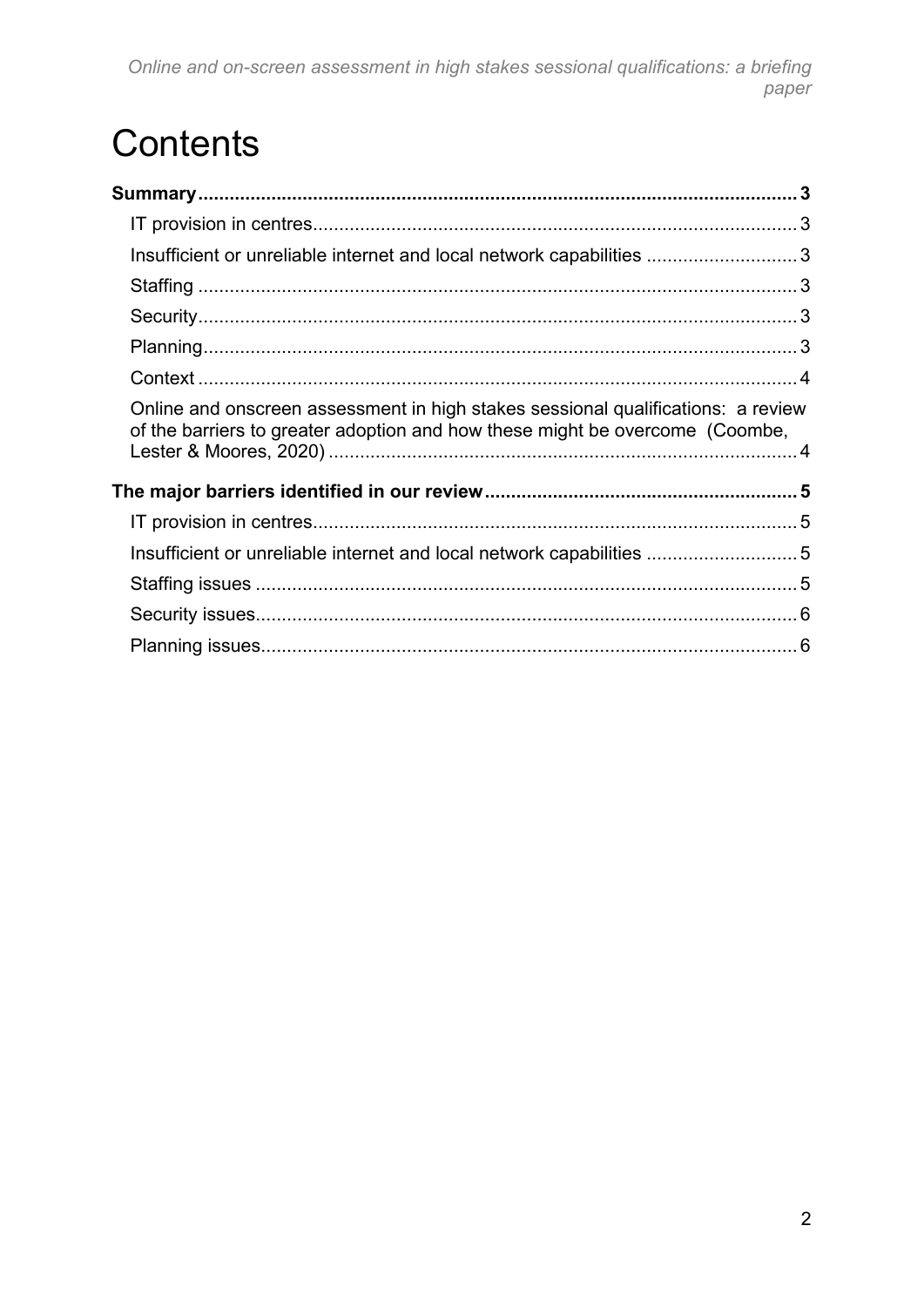# <span id="page-2-0"></span>**Summary**

It has been suggested that, to mitigate risks around disruption to summer 2021 examinations, on-line or onscreen assessments might be used, to enable students who cannot attend their centres to sit their examinations.

Our review of the barriers to the use of high stakes on-line or on-screen assessments found five major issues with taking this approach *at scale* for summer 2021. The first four pose risks of unfairness to students and the fifth a risk to the system:

# <span id="page-2-1"></span>IT provision in centres

Current provision and the ability to prepare, at pace, varied widely between centres. Different devices and browsers/operating systems could lead to compatibility issues with the tests and differences in performance, disadvantaging some students. The cost of additional IT provision, particularly for one year's use only, might be difficult to justify.

#### <span id="page-2-2"></span>Insufficient or unreliable internet and local network capabilities

Substantial local differences and issues in rural areas, were a major concern.

# <span id="page-2-3"></span>**Staffing**

A lack of specialist IT staff and issues around training other staff (teachers, examinations officers) were raised by centres.Changes to examination papers for summer 2021 and 'good' predictability

By summer 2021, students will have studied variable amounts of specification content. It has been suggested that two broad strategies might be used to ensure fairness to all students:

- 1. introducing/increasing optionality
- 2. changing the kinds of questions asked

# <span id="page-2-4"></span>**Security**

Centres' experience was often limited to managing security for paper-based examinations and variability between centres' infrastructure would make security risks difficult to manage consistently.

# <span id="page-2-5"></span>Planning

The most effective approaches to introducing online/onscreen testing depended on large-scale, collaborative efforts, with clear system leadership, investment, piloting and a well-considered appetite for risk. Robust risk management plans and mitigations and robust disaster recovery were needed. This would be highly challenging to implement in the timescales available.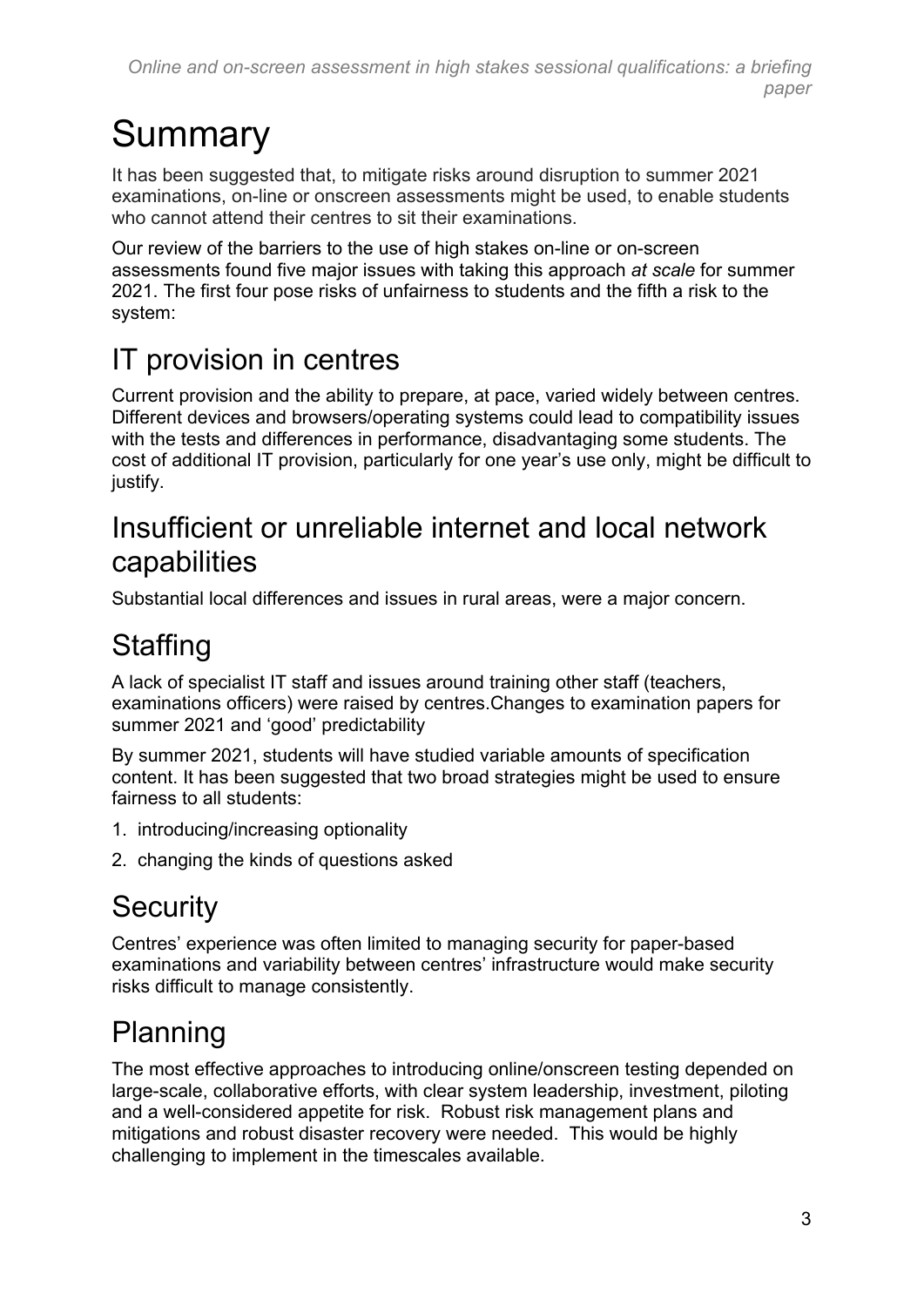Our review did not focus on the examinations themselves, but it is important to note that research suggests that the paper-based and online/onscreen versions of the same examination are not equivalent in difficulty, so different grade boundaries could need to be set for the two modes of the same examination. It would be highly challenging to develop online/onscreen assessments of equivalent quality to the paper-based ones in the time available.

## <span id="page-3-0"></span>**Context**

Some stakeholders have proposed that, to mitigate risks around disruption to summer 2021 examinations, on-line or onscreen assessments might be used, to enable students who cannot attend their centres to sit their examinations.

#### <span id="page-3-1"></span>Online and onscreen assessment in high stakes sessional qualifications: a review of the barriers to greater adoption and how these might be overcome (Coombe, Lester & Moores, 2020)

Our research considered online (connected to the internet at the time of assessment) and onscreen (offline at the time of the assessment) assessments in high stakes qualifications such as GCSEs and A levels, which large cohorts of students are expected to sit at the same time.

Our focus was not on the assessments themselves. It is worth noting though that there is a considerable body of research into the impact of changing the mode (or way) in which students are assessed, by moving an examination from being paperbased to being online/onscreen. This research shows that it is very difficult to ensure that the standards of online/onscreen examinations are equivalent to those of the paper-based examination. This is, of course, essential so as to be fair to all students.

Research evidence tells us that taking onscreen/online assessments is a different experience for students. In some ways, they can be more challenging than paperbased ones. For example, scrolling can make it more difficult for students to read and re-locate particular points in text. Annotating text can help students to think through their answers, but we know that they are less able (and less willing) to do this online/onscreen, making questions harder. Some types of question, such as those that require students to order or sequence, are, however, easier online/onscreen, because students can move things around easily and check/revise their answers.

If the same examination was delivered in both a paper-based and an online/onscreen mode, it is unlikely that the modes would be equivalent in difficulty and probable that different grade boundaries would need to be set for each mode. This could be difficult for stakeholders to understand and accept as fair. To establish such a system to do this in time for summer 2021 examinations would be very challenging indeed.

Where online/onscreen assessments are currently used, a considerable amount of work has gone into developing them. Were online/onscreen assessments needed for a wide range of qualifications which do not currently use them, developing high quality assessments in the time available would be very challenging indeed.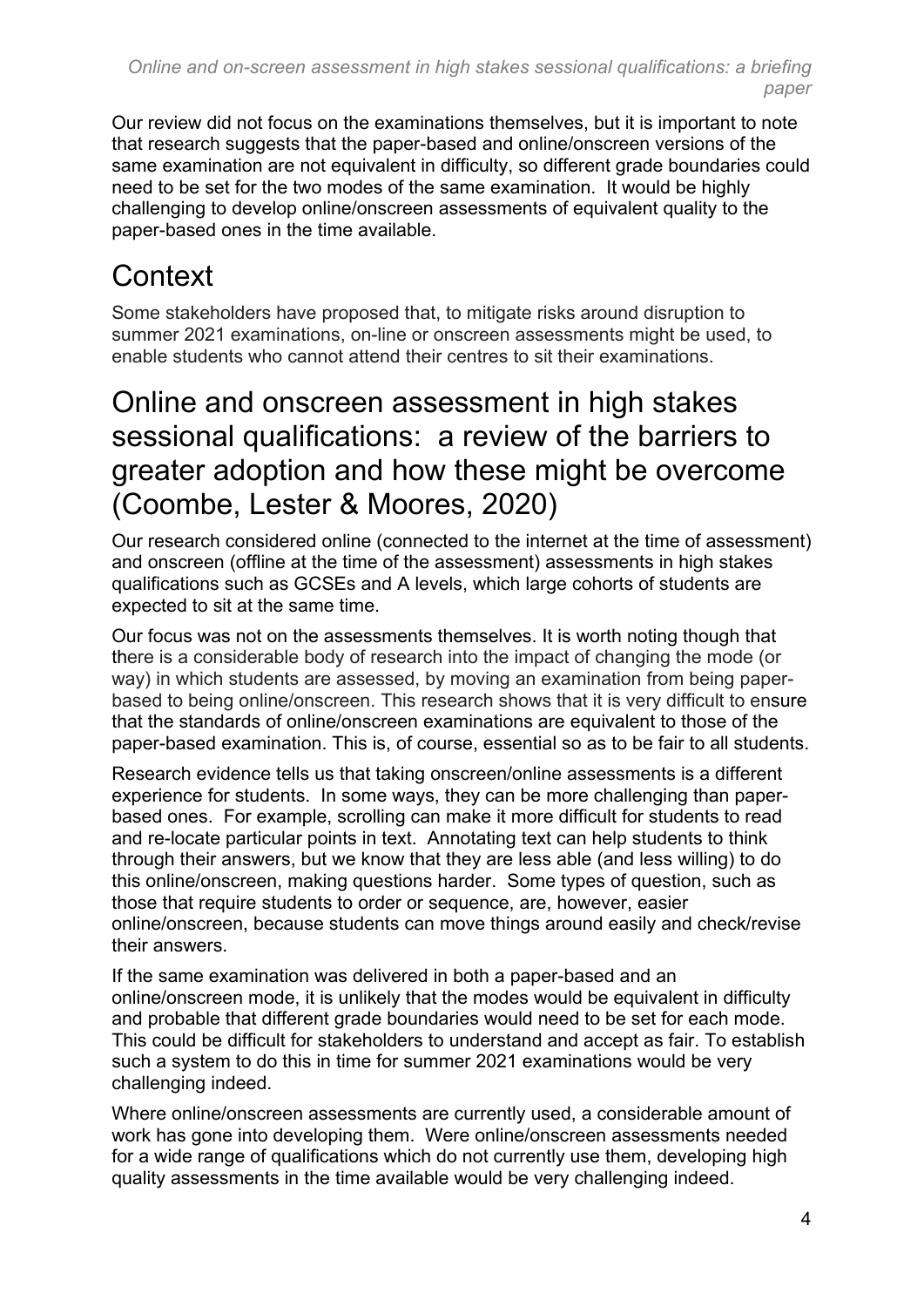Our research focused on the operational rather than technical barriers to the use of high stakes on-line or on-screen assessments.

# <span id="page-4-0"></span>The major barriers identified in our review

# <span id="page-4-1"></span>IT provision in centres

IT provision was the matter of greatest concern to centres. We found wide variation in provision between centres. The differences in current provision and in centres' ability to prepare themselves, at pace, could lead to unfairness to students.

Centres used a range of devices, with different browsers and operating systems. There were concerns about compatibility between different hardware/software and the online/onscreen tests themselves.

There were particular concerns about the lack of a sufficient number of devices of a consistent specification for whole cohorts (or substantial sub-cohorts) to sit examinations at the same time. Different devices would need to perform in an equivalent manner in assessment conditions, so that students were not disadvantaged. Any approach which relied on students using their own devices was considered very risky indeed and likely to disadvantage students from more deprived backgrounds.

If additional IT provision was necessary, centres were concerned that examinationready computers, with appropriate security, could be expensive and difficult to procure. These might be less useful for classroom activities (where tablets were preferred) and centres were sceptical about whether the cost was justifiable, possibly for only one year's use.

#### <span id="page-4-2"></span>Insufficient or unreliable internet and local network capabilities

This was the second highest concern expressed by centres, who cited substantial local differences between broadband speeds and particular problems in rural areas. Online assessments were more of a concern here than onscreen ones, which could be downloaded for subsequent use. Such differences were likely to disadvantage some students.

## <span id="page-4-3"></span>Staffing issues

Centres were concerned about having insufficient staff with the expertise or capacity to support the online/onscreen assessments, leading to disadvantage to their students. Specialist staff were difficult to recruit and retain. Some centres had their own in-house technical expertise, whereas others used third-party suppliers, so service agreements might need to be renegotiated.

Centres were worried about being able to give teachers sufficient training to enable them to support their students for this new mode of testing. Clear advice and support for teachers, IT support staff, exams officers and invigilators would need to be provided.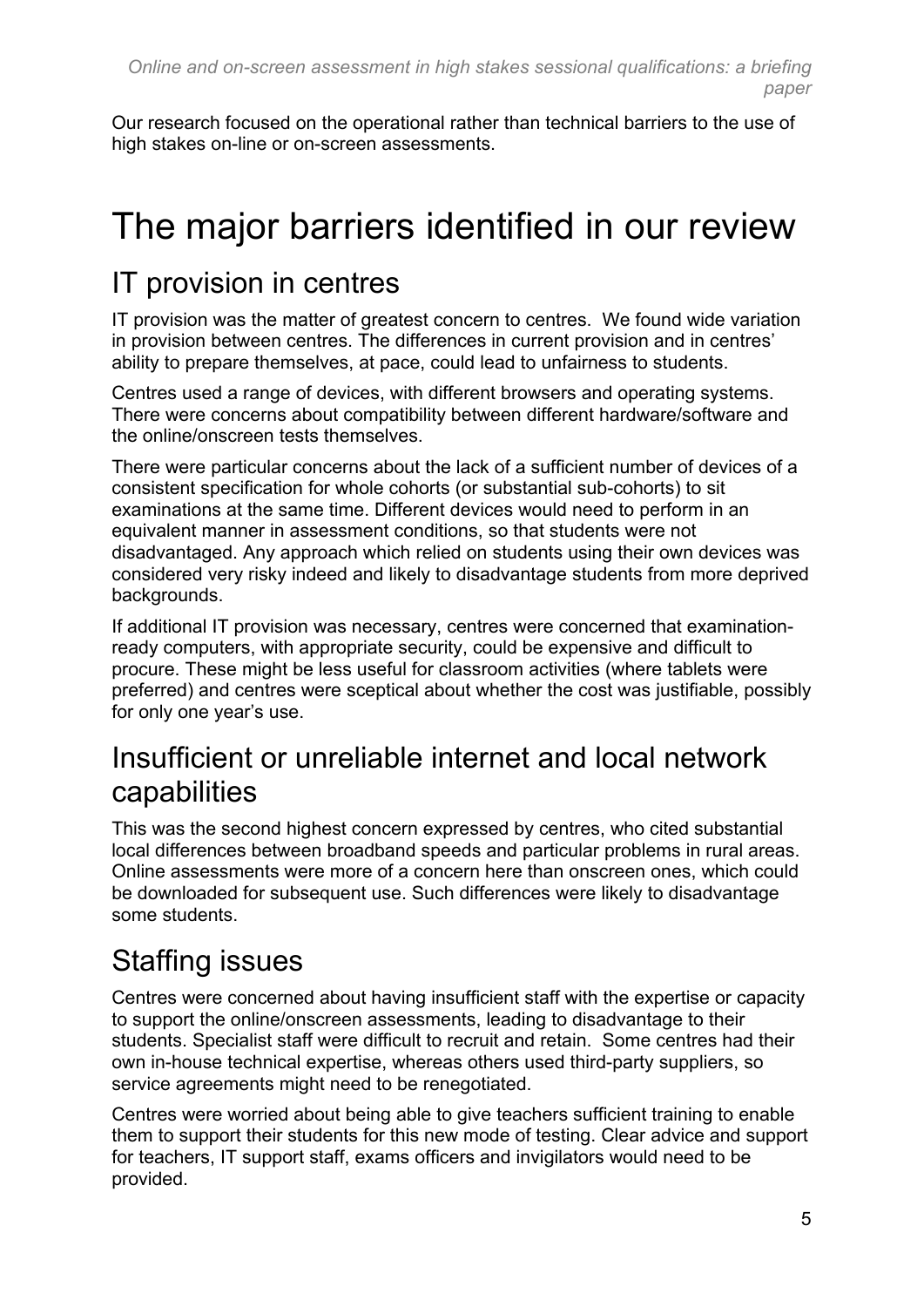## <span id="page-5-0"></span>Security issues

This was a major concern. Substantial variability between centres' infrastructure meant that security risks around the delivery of the tests and uploading of data would be complex to manage. Centres were accustomed to dealing with test security for paper-based testing, but these arrangements would be different for online/onscreen tests. Malpractice might be more difficult to identify and challenge, leading to unfairness.

## <span id="page-5-1"></span>Planning issues

Were online/onscreen examinations to be used at any scale for summer 2021, a major issue would be the timescales. Our review found that jurisdiction-wide, collaborative efforts led by sponsoring national/regional government or examination boards was an effective approach. There needed to be system leadership in place and clear roles and responsibilities. Considerable investment in both school/college infrastructure was needed. Piloting was essential. There needed to be a wellconsidered appetite for risk, with an acceptance that things could go wrong. Robust risk management plans and mitigations and robust disaster recovery were needed.